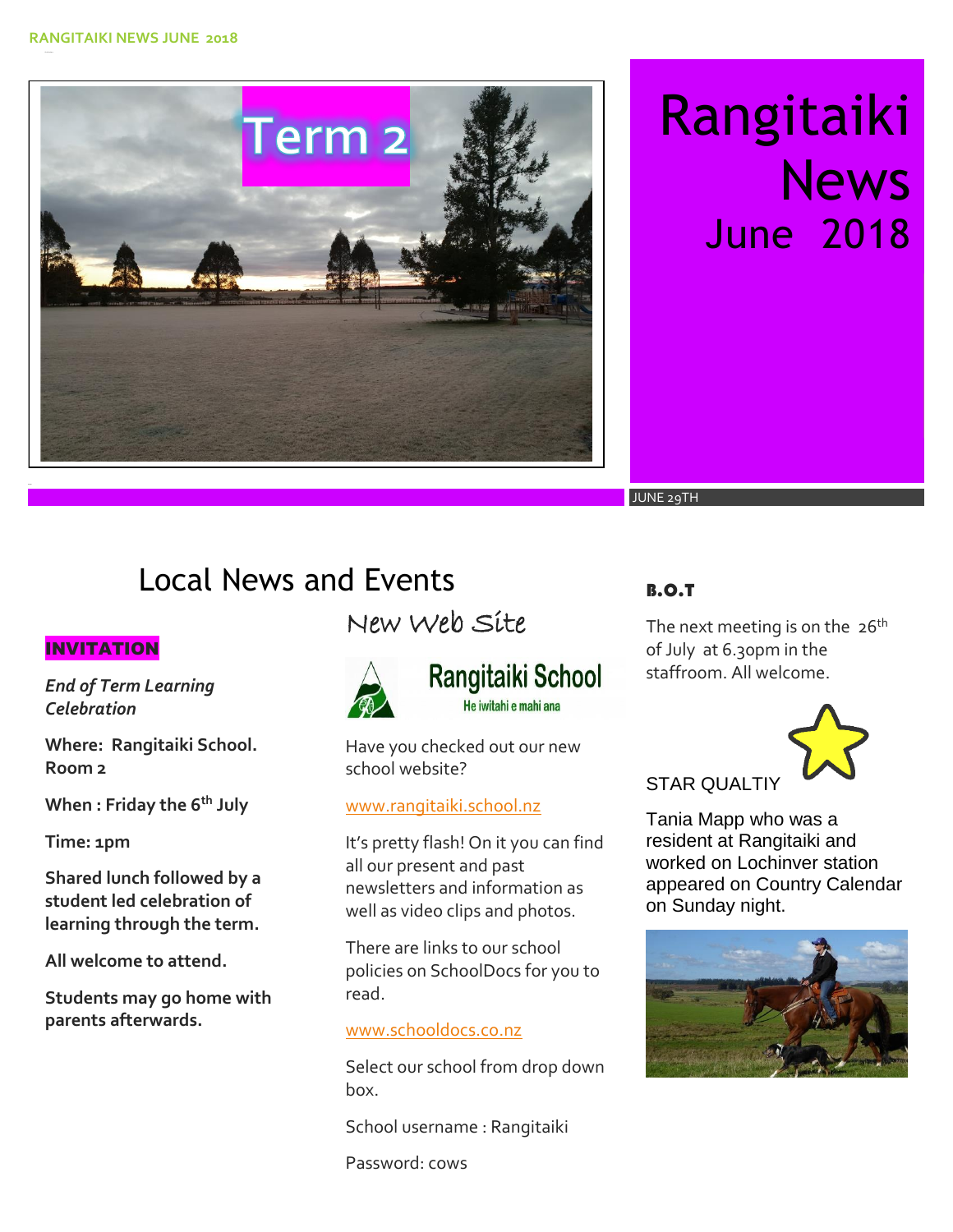Tania is passionate about Western Riding. One of New Zealand's top riders, she's a regular on the competition circuit.

Western Riding is a form of dressage based on the skills needed by cowboys who work cattle. The competitors wear western outfits – cowboy hats, chaps, spurs and a generous sprinkling of sequins and tassels.

But a horse also caused an accident that changed Tania's life. She was warming up to compete on someone else's horse when the horse slipped and went down, smashing her head into the ground.

She suffered serious head injuries and Peter, holding her on the ground, was sure she was going to die. But, as Tania says, "You can't kill a weed!"

Nine years on she still suffers concussion symptoms and is reconciling herself to the idea that she may never be completely cured. While recovering, Tania reassessed her values.

"A heap of bad things have come out of my accident but also some good. You realize some things in life are important and some are not."

Playgroup **Every Wednesday at 10.30** in the community hall.

The cost is \$2.00 to cover the power.



# Day Care

*We have had request for anyone providing day care/crèche in their own home in the area. If this sounds like something you could do, please let the school know and we will pass the information on.* 





Your advertising could go here

**Do you know anyone who would like to sponsor the printing of this community newsletter?** 



**Would you like your newsletter emailed out to you? Just email or ring the school and let us know.** 

I

*Are you wanting to buy or sell anything? Let us know*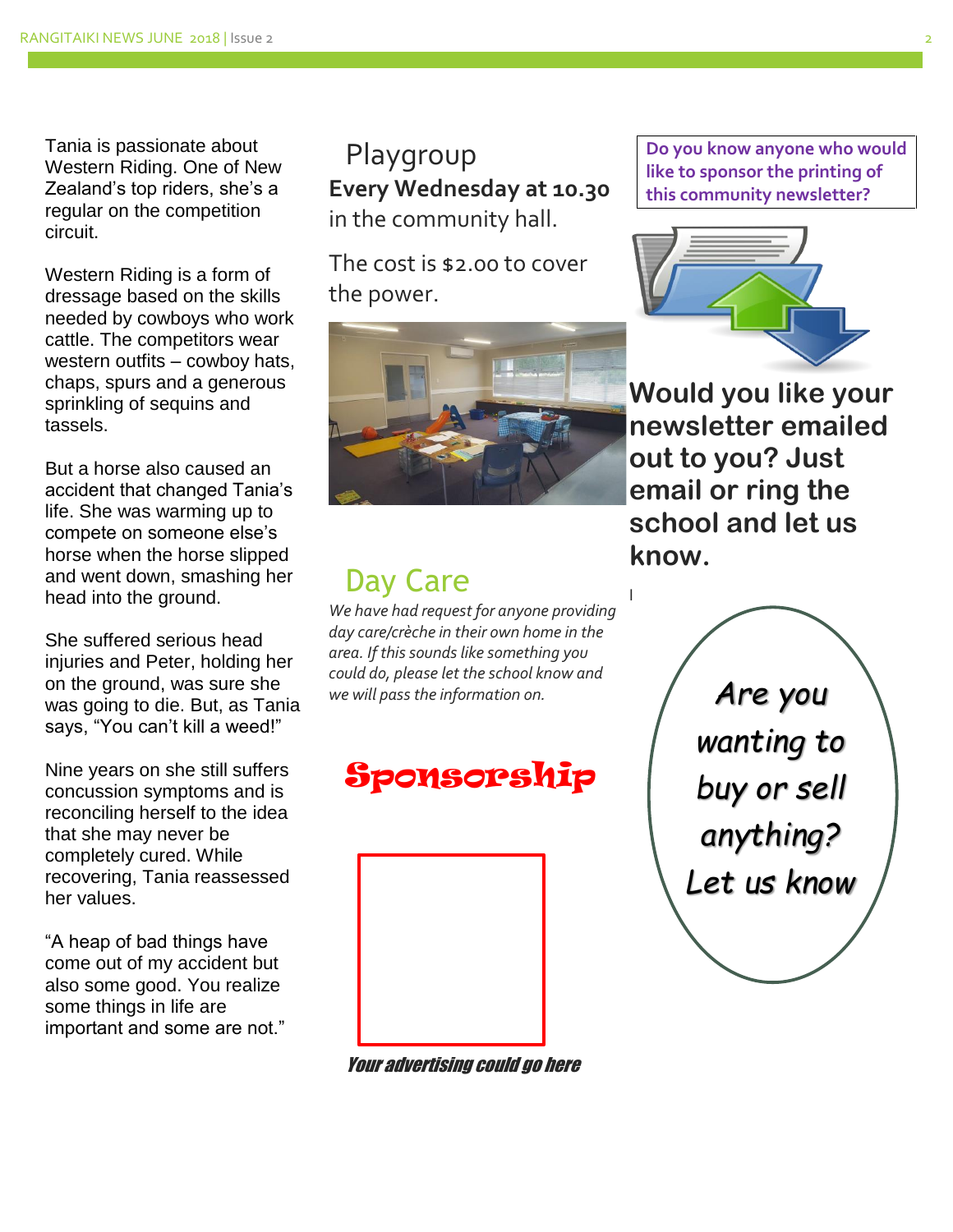# **NZEI**

#### **The campaign plan**

**While there are many more children coming into the school system, there are not enough new teachers being trained. Urgent and significant changes are needed to ensure that the teaching profession can attract the people it needs and to ensure class sizes do not start to increase.** 

**Teachers and principals have consistently raised high workloads, lack of support for students with additional learning and behavioural needs, and undervaluing of the profession as key issues over the last few years. We have tried to address these issues through previous rounds of negotiations and through work programmes.**

**Although we've made some progress, it has been insufficient to address the deep-seated and fundamental issues facing our profession. This has led to a crisis in recruitment and retention of teachers and principals.**

**Fixing the teacher shortage crisis**

**Schools are struggling to attract and retain great teachers. There is also a drop** 

**in the number of people choosing to train as teachers. This is happening because of years of political undervaluing of the profession. It won't just fix itself.**

#### **What we want**

**•Significant pay increases for teachers and principals over the course of the agreement.**

#### **Draft solution**

**•A 16% pay rise over the two years of this agreement.**

**•A renewal of the pay parity clauses ensuring that primary teachers aren't worse off than their post-primary colleagues**

#### **Time to teach, time to lead**

**Teachers and principals are facing immense pressure thanks to enormous workloads and more responsibilities without any additional staffing or time.**

**There aren't enough resources available for supporting children with additional learning needs.**

**Teachers and principals need time to teach, and time to lead.**

#### **What we want**

**•Significant increases to staffing available to all schools** 

**to support leaders, classroom teachers and teachers working with students with additional learning needs.**

#### **Draft solution**

**•A new teacher staffing and resourcing entitlement for schools to employ and train a SENCO.**

**•More resource teacher positions nationwide, to better reflect student need.**

**•Reducing the teacher: student ratio for year 4-8 students from 1:29 down to 1:25.**

**•Ensuring that all schools have a minimum of 2 full time equivalent staff.**

**•Increasing the professional leadership staffing entitlement for schools**

**•Replace classroom release time (CRT) with Professional Practice Time (PPT) equivalent to 20 hours per full time equivalent teacher per term.**

**•More teacher resourcing for each class to give the regular teacher time to complete professional responsibilities, such as assessment, that are difficult to do whilst responsible for a class.**